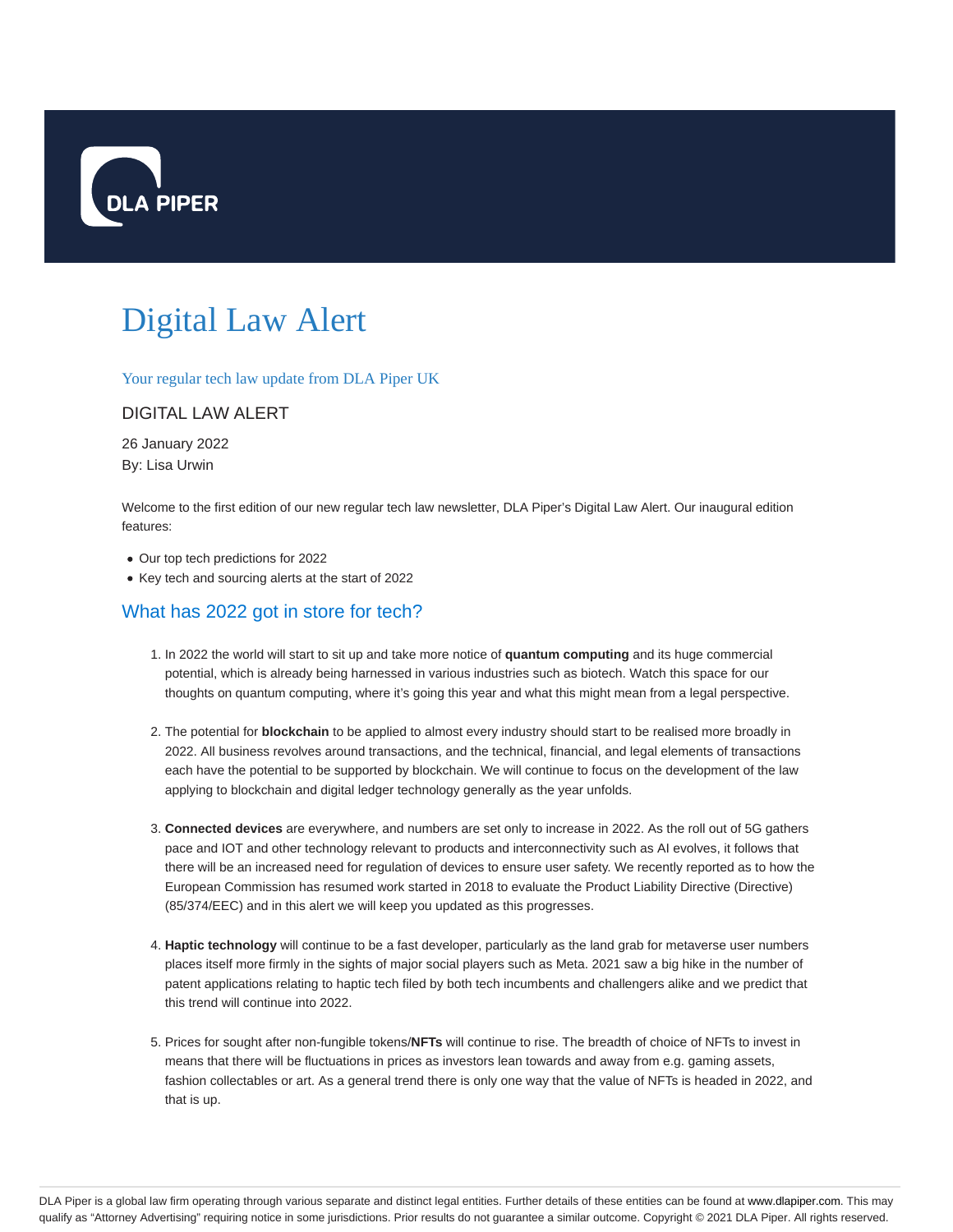- Technology enabling **hybrid working** will be a key focus, as Big Tech in particular leads the way in unlocking the 6. potential to ensure that all types of workers and their contrasting needs are met. For lawyers, the potential offered by tools that enable hybrid working and combine the specific kind of technology that our industry increasingly relies on, such as document automation tools with a remote collaboration element, will come more into play in 2022.
- 7. The debate around **optimising how technology operates** in the face of the **climate crisis** will continue to increase in volume. Curbing your gaming habit, reducing how much on demand TV you watch or even sending fewer emails will help save the planet, but the potential to make the most significant reductions in carbon use lies in the hands of the tech giants and we shall wait to see how they respond to that challenge.

## And here are our top tech and sourcing alerts as we kick off 2022:

The UK government's DCMS and the Office for AI have issued a press release describing a new UK initiative to shape global standards for artificial intelligence as part of the UK's ten-year National AI Strategy. A new AI Standards Hub will seek to bring the UK's AI community together online, provide practical tools for businesses and provide educational materials around global standards for organisations to use as they develop. The initiative will be led by the Alan Turing Institute supported by the British Standards Institution and the National Physical Laboratory.

As part of the National Cyber Strategy 2022 the UK government launched two new consultations on significant cyber security issues impacting the UK economy on 19 January 2022. The first consultation seeks input on a proposal to introduce new laws to improve the cyber resilience of organisations of importance to the UK economy such as IT managed service providers/MSPs. High profile cyber attacks, such as the July 2021 attack on MSP Kaseya, show how the UK's national security can be compromised on a large and disruptive scale. The second consultation seeks views on how to ensure that the UK Cyber Security Council formed in March 2021 can be supported to tackle the cyber security skills shortage in terms of both numbers and diversity that the government is seeking to address.

The Network and Information Systems (EU Exit) (Amendment Regulations 2021 (SI 2021/1461) (the "NIS Regulations") came into force on 12 January 2022. Under the NIS Regulations relevant digital service providers/RDSPs have a duty to notify the ICO in the event of a substantial incident affecting the security of their network and/or IT system. The applicable test for establishing if an incident is substantial is currently laid out in the European Commission Implementing Regulation 151/2018. Following a consultation that ended on 14 October 2021, the ICO is in the process of producing guidance as to which of two possible replacement tests should be applied, namely either a revised version of the current test that would apply to the UK or a new test applying risk-based parameters rather than numerical thresholds. The UK government has stated that even without such guidance being issued by the ICO the NIS Regulations will still be capable of application due to certain metrics for consideration being set out in the new legislation, such as how long an incident lasts and the number of affected users.

On 13 January 2022 the European Union Agency for Cybersecurity/ENISA released a report on existing cybersecurity risk management frameworks and methodologies across the EU after comparing these and identifying those with the highest potential for interoperability across different EU nations. The report refers to an accompanying new inventory of the identified frameworks, the Compendium of Risk management Frameworks with Potential Interoperability, which provides notes on key features of each framework mentioned, such as risk identification, assessment, treatment and monitoring and also explains the relevance of each framework to certain sectors. Although EU specific, the report and compendium offer useful insight into risk managements frameworks in place around the EU.

DLA Piper has recently launched its AI Scorebox, a free assessment tool for the rapidly growing number of organisations utilising the power of AI in their businesses. With the publication of the final draft of the European Commission's Regulation on Artificial Intelligence (the "AI Regulation") anticipated as soon as the second half of 2022 and a possible compliance deadline as early as mid-2024, the pressure is on organisations to undertake what can be complex assessments of their current situation and make any necessary adjustment to comply. The AI Scorebox works by filling out an online assessment that enables organisations to assess their use of AI technology and how this measures up to evolving regulatory landscapes across the world. The tool also provides a summary report showing an organisation's score in key areas and allows aggregated data benchmarking against other responses. Last year DLA Piper also provided an analysis of the future regulation of AI in its EU AI Regulation Handbook that considers the draft AI Regulation